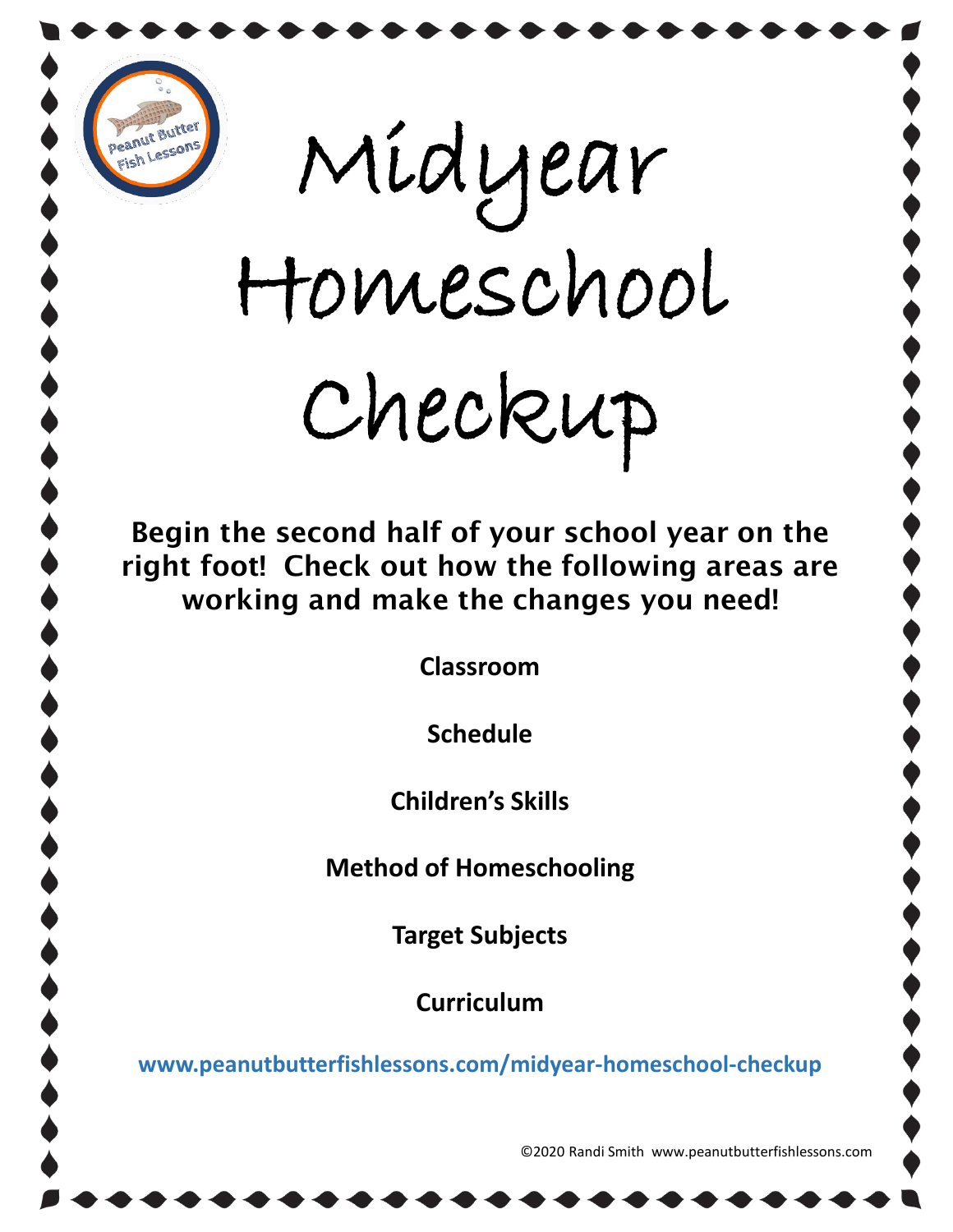# Midyear Homeschool Checkup

### Classroom Checkup

Do you have enough space? Does each child have a good work space? Do you have a good place for doing group work, projects, experiments, etc.? \_\_\_\_\_\_\_\_\_\_\_\_\_\_\_\_\_\_\_\_\_\_\_\_\_\_\_\_\_\_\_\_\_\_\_\_\_\_\_\_\_\_\_\_\_\_\_\_\_\_\_\_\_

If your answer was "no" to any of these, can you make some reasonable changes to make your space(s) work better for you?

#### Clean Your Classroom

1. Get rid of any papers and materials that you don't need any more.

\_\_\_\_\_\_\_\_\_\_\_\_\_\_\_\_\_\_\_\_\_\_\_\_\_\_\_\_\_\_\_\_\_\_\_\_\_\_\_\_\_\_\_\_\_\_\_\_\_\_\_\_\_\_\_\_\_ \_\_\_\_\_\_\_\_\_\_\_\_\_\_\_\_\_\_\_\_\_\_\_\_\_\_\_\_\_\_\_\_\_\_\_\_\_\_\_\_\_\_\_\_\_\_\_\_\_\_\_\_\_\_\_\_\_

- 2. Straighten all of the books and materials you do need. (Do you need a new organizational system?)
- 3. Change out artwork and posters on the wall, if needed.
- 4. Dust and vacuum.

#### Check Your Schedule

Is your current schedule working for you or do you need to change it?

**Post schedule in classroom.**

 $\mathcal{P}\mathcal{A}\mathcal{O}$   $\mathcal{C}% _{\mathcal{A}}^{(n)}$   $\mathcal{A}% _{\mathcal{A}}^{(n)}$   $\mathcal{A}% _{\mathcal{A}}^{(n)}$   $\mathcal{A}% _{\mathcal{A}}^{(n)}$   $\mathcal{A}_{\mathcal{A}}^{(n)}$   $\mathcal{A}_{\mathcal{A}}^{(n)}$   $\mathcal{A}_{\mathcal{A}}^{(n)}$   $\mathcal{A}_{\mathcal{A}}^{(n)}$   $\mathcal{A}_{\mathcal{A}}^{(n)}$   $\mathcal{A}_{\mathcal{A}}^{(n)}$   $\mathcal{A}_{\$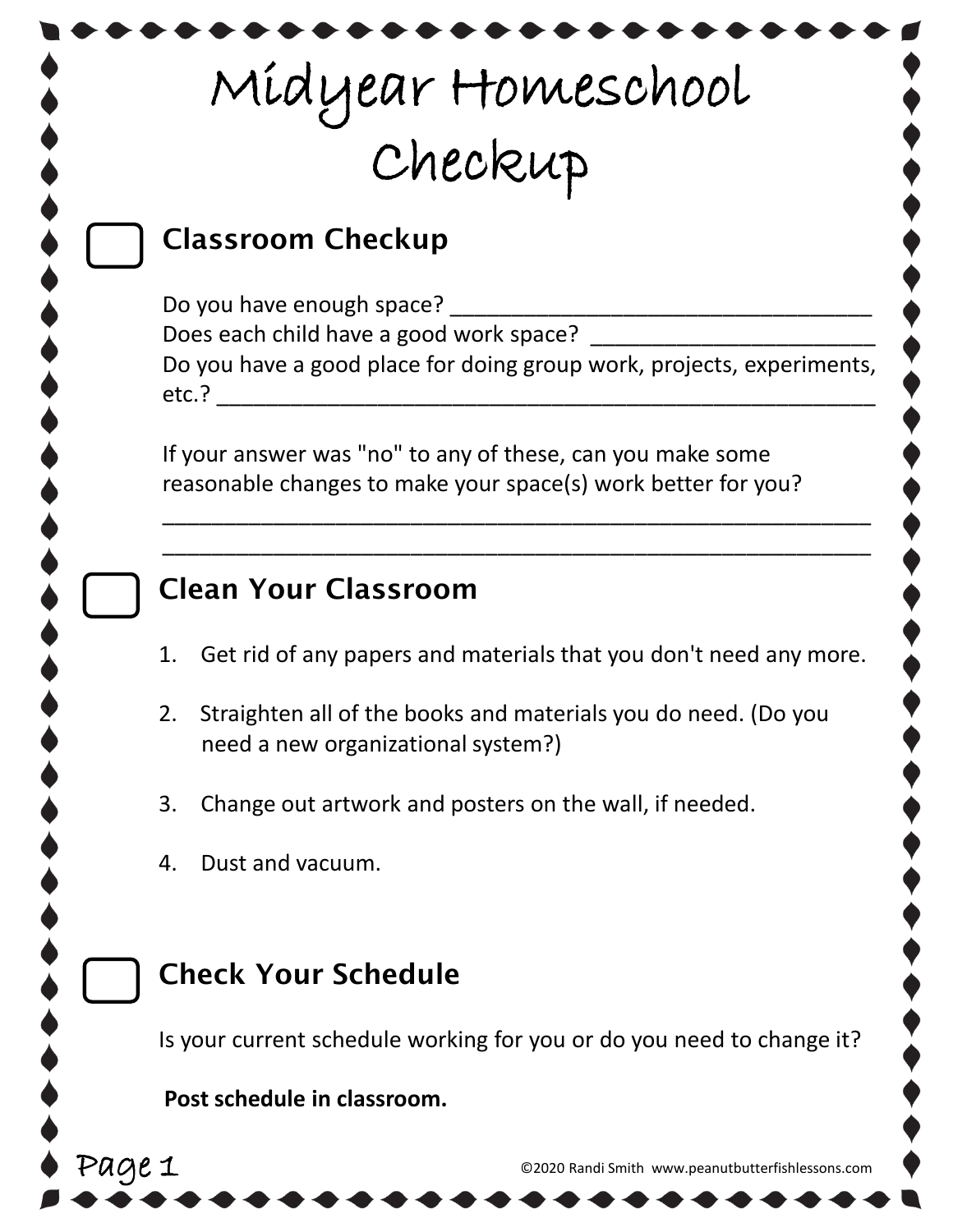## Midyear Homeschool Skill Checkup

### **Skill Checkup**

Are your children's skills developing as expected? (Make notes.)

Academic Skills (math, writing, reading, spelling, etc.)

Changes needed:

Soft Skills (organization, time management, listening, problem solving, self-control, etc.)

Changes needed:

Life Skills (hygiene, completing chores, cooking, manners, etc..)

Changes needed:

Page 2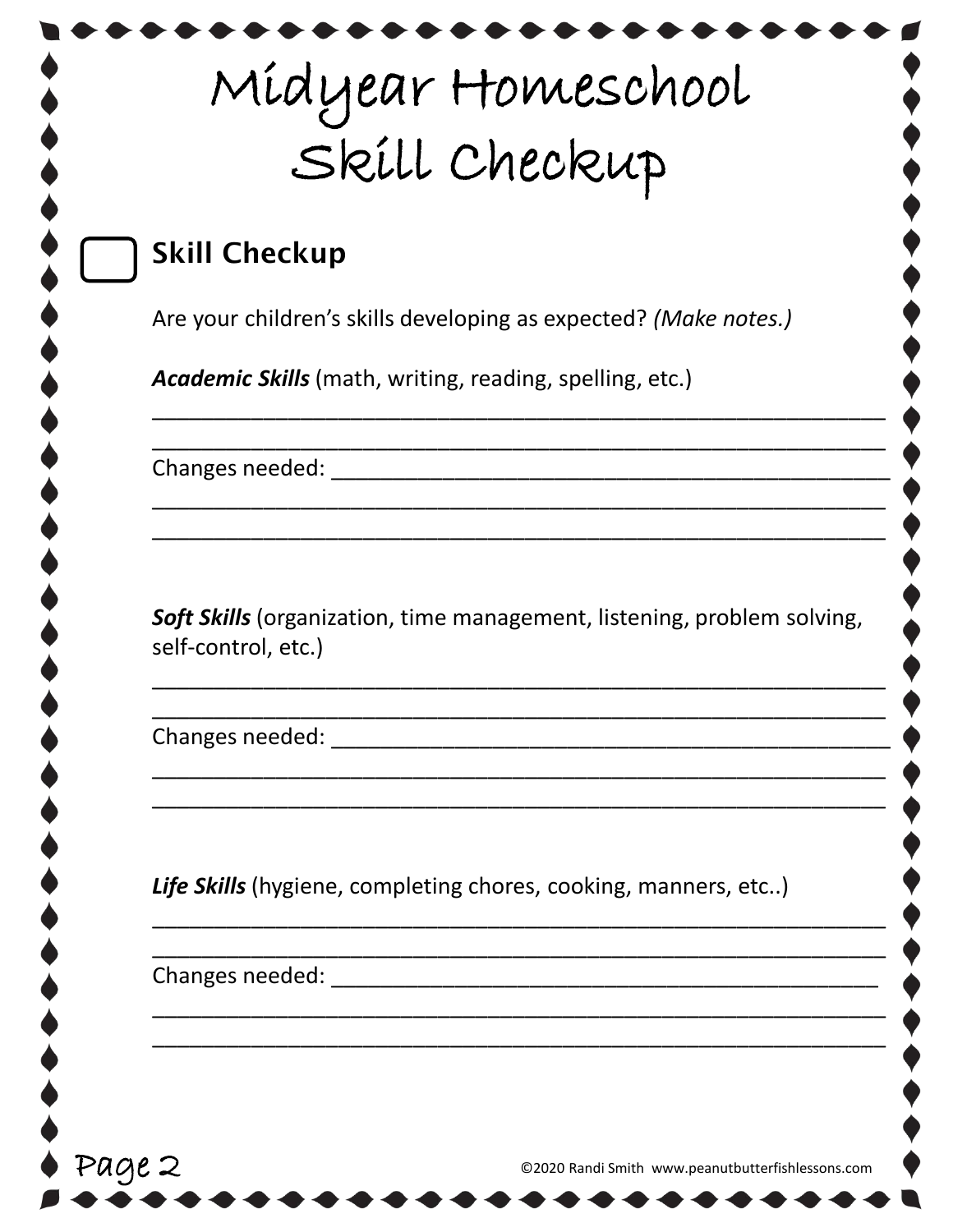| Midyear Homeschool                                                                                                                                                       |
|--------------------------------------------------------------------------------------------------------------------------------------------------------------------------|
| Curriculum Checkup                                                                                                                                                       |
| <b>Check Your Method</b>                                                                                                                                                 |
| What homeschool method are you using?<br>(Read about different methods here.)                                                                                            |
| Do you think you need to change it at all?                                                                                                                               |
| Which of these tools are you using and are they working?:<br>Textbooks<br>1)<br>Living books<br>2)<br>3)<br>Documentaries<br>4)<br>Online schooling<br>5)<br>Other<br>6) |
| <b>Subjects</b>                                                                                                                                                          |
| Pull out your original plan for each subject and make notes on there<br>answering the following questions:                                                               |
| Did any subjects fall off your list of planned subjects?                                                                                                                 |
| Should they stay off or do they need to be added back in?                                                                                                                |

Are there new subjects you want to add?

Page 3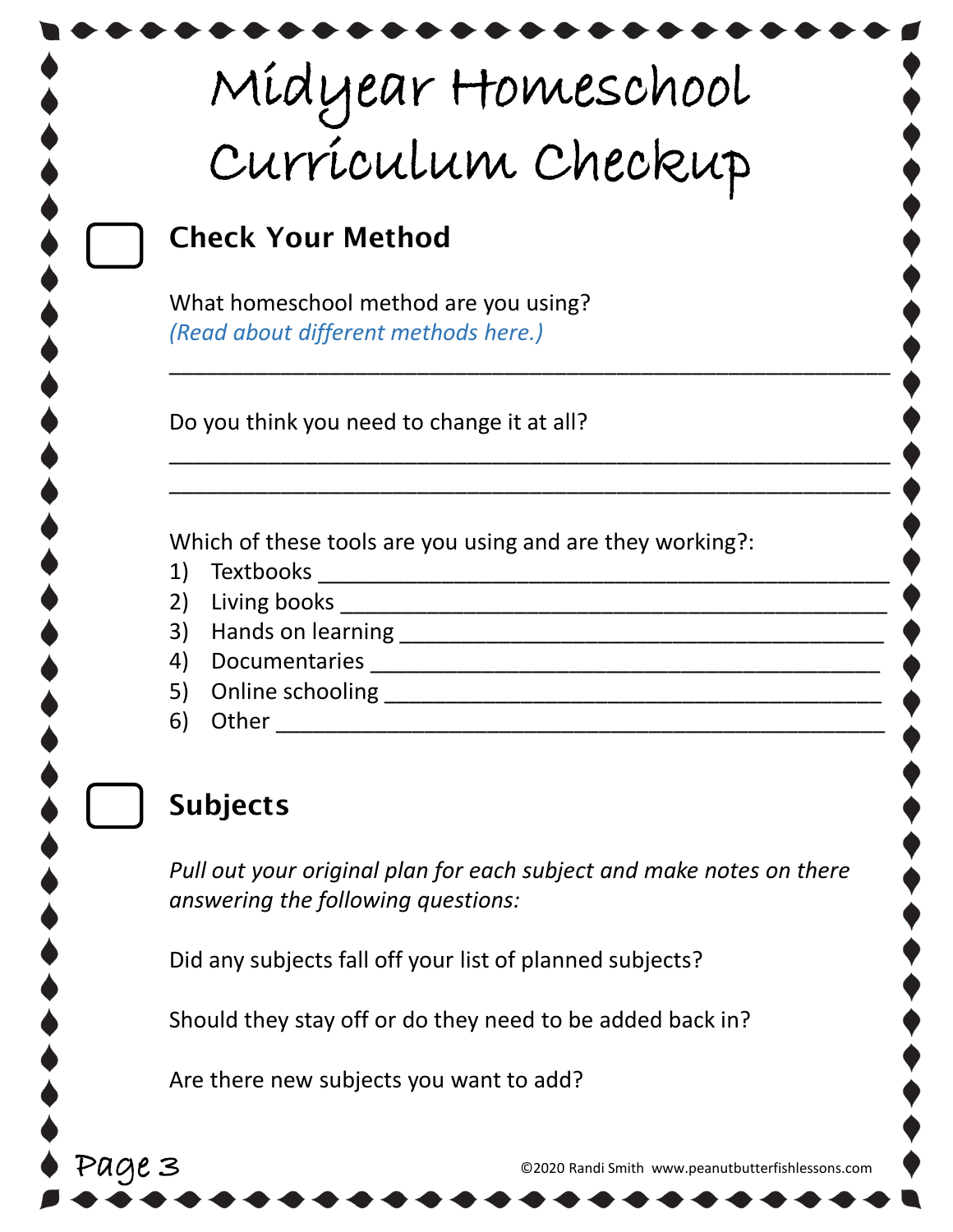# Midyear Homeschool Curriculum Checkup

Specific Curriculum Choices

*Pull out your original plan for your curriculum and make notes on there answering the following questions:*

Is there any curriculum that you will finish early? Will you just start the next level or take the rest of the school year off from that subject?

Is there any curriculum you want to change?

If you decide to switch curriculum, what problem you are hoping to solve with the next curriculum?

Think about your budget and whether you can afford to change curriculum right now.

### Other Considerations

More or less field trips?

Join a co-op? Or leave a co-op?

\_\_\_\_\_\_\_\_\_\_\_\_\_\_\_\_\_\_\_\_\_\_\_\_\_\_\_\_\_\_\_\_\_\_\_\_\_\_\_\_\_\_\_\_\_\_\_\_\_\_\_\_\_\_\_\_\_ Take some classes outside of the home or change up extra-curriculars? \_\_\_\_\_\_\_\_\_\_\_\_\_\_\_\_\_\_\_\_\_\_\_\_\_\_\_\_\_\_\_\_\_\_\_\_\_\_\_\_\_\_\_\_\_\_\_\_\_\_\_\_\_\_\_\_\_

\_\_\_\_\_\_\_\_\_\_\_\_\_\_\_\_\_\_\_\_\_\_\_\_\_\_\_\_\_\_\_\_\_\_\_\_\_\_\_\_\_\_\_\_\_\_\_\_\_\_\_\_\_\_\_\_\_ \_\_\_\_\_\_\_\_\_\_\_\_\_\_\_\_\_\_\_\_\_\_\_\_\_\_\_\_\_\_\_\_\_\_\_\_\_\_\_\_\_\_\_\_\_\_\_\_\_\_\_\_\_\_\_\_\_ \_\_\_\_\_\_\_\_\_\_\_\_\_\_\_\_\_\_\_\_\_\_\_\_\_\_\_\_\_\_\_\_\_\_\_\_\_\_\_\_\_\_\_\_\_\_\_\_\_\_\_\_\_\_\_\_\_ \_\_\_\_\_\_\_\_\_\_\_\_\_\_\_\_\_\_\_\_\_\_\_\_\_\_\_\_\_\_\_\_\_\_\_\_\_\_\_\_\_\_\_\_\_\_\_\_\_\_\_\_\_\_\_\_\_ \_\_\_\_\_\_\_\_\_\_\_\_\_\_\_\_\_\_\_\_\_\_\_\_\_\_\_\_\_\_\_\_\_\_\_\_\_\_\_\_\_\_\_\_\_\_\_\_\_\_\_\_\_\_\_\_\_

\_\_\_\_\_\_\_\_\_\_\_\_\_\_\_\_\_\_\_\_\_\_\_\_\_\_\_\_\_\_\_\_\_\_\_\_\_\_\_\_\_\_\_\_\_\_\_\_\_\_\_\_\_\_\_\_\_

Other notes:

Page 4